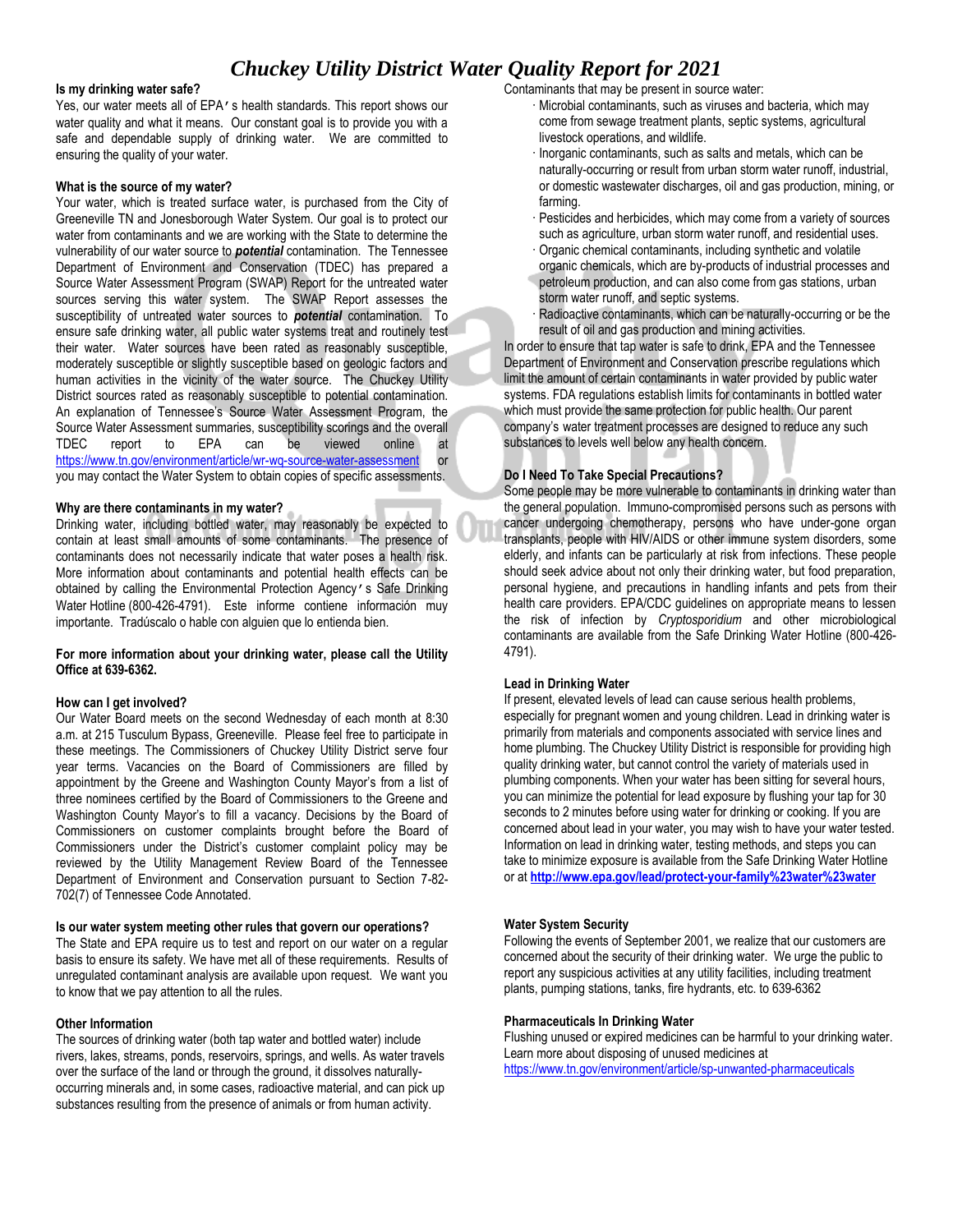# **W a t e r Q u a l i t y D a t a**

# **What does this chart mean?**

- MCLG Maximum Contaminant Level Goal, or the level of a contaminant in drinking water below which there is no known or expected risk to health. MCLGs allow for a margin of safety.
- MCL Maximum Contaminant Level, or the highest level of a contaminant that is allowed in drinking water. MCLs are set as close to the MCLGs as feasible using the best available treatment technology. To understand the possible health effects described for many regulated constituents, a person would have to drink 2 liters of water every day at the MCL level for a lifetime to have a one-in-a-million chance of having the described health effect.
- MRDL: Maximum Residual Disinfectant Level or MRDL: The highest level of a disinfectant allowed in drinking water. There is convincing evidence that addition of a disinfectant is necessary for the control of microbial contaminants.
- MRDLG: Maximum residual disinfectant level goal. The level of a drinking water disinfectant below which there is no known or expected risk to health. MRDLGs do not reflect the benefits of the use of disinfectants to control microbial contaminants.
- AL Action Level, or the concentration of a contaminant which, when exceeded, triggers treatment or other requirements which a water system must follow.
- Parts per million (ppm) or Milligrams per liter (mg/l) explained as a relation to time and money as one part per million corresponds to one minute in two years or a single penny in \$10,000.
- Parts per billion (ppb) or Micrograms per liter explained as a relation to time and money as one part per billion corresponds to one minute in 2,000 years, or a single penny in \$10,000,000.
- RTCR Revised Total Coliform Rule. This rule went into effect on April 1, 2016 and replaces the MCL for total coliform with a Treatment Technique Trigger for a system assessment.
- TT Treatment Technique or a required process intended to reduce the level of a contaminant in drinking water.
- Nephelometric Turbidity Unit (NTU) -nephelometric turbidity unit is a measure of the clarity of water. Turbidity in excess of 5 NTU is just noticeable to the average person
- Ug/l Micrograms Per Litre

Unless otherwise noted, the data in this table is from sampling performed during the 2016 calendar year for Chuckey UD.

|                                         | Violation      | Level            | Range of         | Date of           | Unit        | <b>MCLG</b>    | <b>MCL</b>           | Likely Source of                                  |
|-----------------------------------------|----------------|------------------|------------------|-------------------|-------------|----------------|----------------------|---------------------------------------------------|
|                                         | Yes/No         | Detected         | Detections       | Sample            | Measurement |                |                      | Contamination                                     |
| Total Coliform                          | N <sub>o</sub> | $\boldsymbol{0}$ |                  | 2021              |             | $\bf{0}$       | <b>TT</b><br>Trigger | Naturally present in the                          |
| Bacteria(RTCR)<br><b>Finished Water</b> |                |                  |                  |                   | <b>NTU</b>  | N/A            | <b>TT</b>            | environment<br>Soil runoff                        |
| Turbidity <sup>1</sup>                  | N <sub>o</sub> | 0.36             | $0.02 -$         | Daily             |             |                |                      |                                                   |
|                                         |                | <b>NTU</b>       | 0.36             | 2021              |             |                |                      |                                                   |
|                                         |                |                  | <b>NTU</b>       |                   |             |                |                      |                                                   |
| Copper <sup>2</sup>                     | N <sub>o</sub> | $90^{th%}$       | 0.0038-<br>0.075 | 2020              | ppm         | 1.3            | $AL=1.3$             | Corrosion of household                            |
|                                         |                | 0.075            |                  |                   |             |                |                      | plumbing systems; erosion<br>of natural deposits; |
|                                         |                | ppm              | ppm              |                   |             |                |                      | leaching from wood                                |
|                                         |                |                  |                  |                   |             |                |                      | preservatives                                     |
| Fluoride<br>N <sub>o</sub>              |                | 0.605            | $0.0 - 1.0$      | 2020              | ppm         | $\overline{4}$ | $\overline{4}$       | Erosion of natural deposits;                      |
|                                         |                |                  | ppm              |                   |             |                |                      | water additive which                              |
|                                         |                | .47              |                  |                   |             |                |                      | promotes strong teeth;                            |
|                                         |                | <b>AVG</b>       |                  |                   |             |                |                      | discharge from fertilizer                         |
|                                         |                |                  |                  |                   |             |                |                      | and aluminum factories                            |
| Lead <sup>2</sup>                       | N <sub>o</sub> | 90th%            | $\overline{0}$   | 2020              | ppb         | $\overline{0}$ | $AL=15$              | Corrosion of household                            |
|                                         |                | $\boldsymbol{0}$ |                  |                   |             |                |                      | plumbing systems, erosion                         |
|                                         |                |                  |                  |                   |             |                |                      | of natural deposits                               |
| Sodium                                  | N <sub>o</sub> | 7.9              |                  | 2021              | ppm         | N/A            | N/A                  | Erosion of natural deposits;                      |
|                                         |                | ppm              |                  |                   |             |                |                      | used in water treatment                           |
| <b>TTHM</b>                             | N <sub>o</sub> | 42.40            | $18.10-$         | Quarterly         | ppb         | N/A            | $\overline{80}$      | By-product of drinking                            |
| [Total trihalomethanes]                 |                |                  | 58.10            | 2021              |             |                |                      | water chlorination                                |
|                                         |                | avg.             |                  |                   |             |                |                      |                                                   |
| Haloacetic Acids                        | NO             | 30.0             | 10-48.8          | Quarterly<br>2021 | ppb         | N/A            | 60                   | By-product of drinking                            |
| (HAA5)                                  |                | avg.             |                  |                   |             |                |                      | water disinfection.                               |
| <b>Total Organic</b>                    | N <sub>o</sub> | .70              | $0.5 - 1.70$     | 2021              | ppm         | <b>TT</b>      | <b>TT</b>            | Naturally present in the                          |
| Carbon <sup>3</sup>                     |                | ppm              | ppm              |                   |             |                |                      | environment.                                      |
| Barium                                  | N <sub>O</sub> | .26              | .26              | 2016              | ppm         | $\overline{2}$ | $\overline{c}$       | Discharge of drilling                             |
|                                         |                |                  |                  |                   |             |                |                      | wastes; discharge from                            |
|                                         |                |                  |                  |                   |             |                |                      | metal refineries; erosion of                      |
|                                         |                |                  |                  |                   |             |                |                      | natural deposits                                  |
| Alpha Emitters <sup>4</sup>             | N <sub>O</sub> | $-2.52+/-$       | < 1.1            | 2017              | PCi/1       | $\theta$       | 15                   | Erosion of natural deposits                       |
|                                         |                | .784             |                  |                   |             |                |                      |                                                   |

| `ontamınant     | Violation<br>Yes/No | Level<br>Detected | Range of<br>Detections | Date of<br>Sample | Unit<br>Measurement | <b>MRDL</b> | <b>MRDLG</b> | Likely Source of<br>Contamination           |
|-----------------|---------------------|-------------------|------------------------|-------------------|---------------------|-------------|--------------|---------------------------------------------|
| <b>Thlorine</b> | No                  | .91 pp<br>m Avg.  | .7-3.00                | 2021              | ppm                 |             |              | Water additive used to<br>control microbes. |